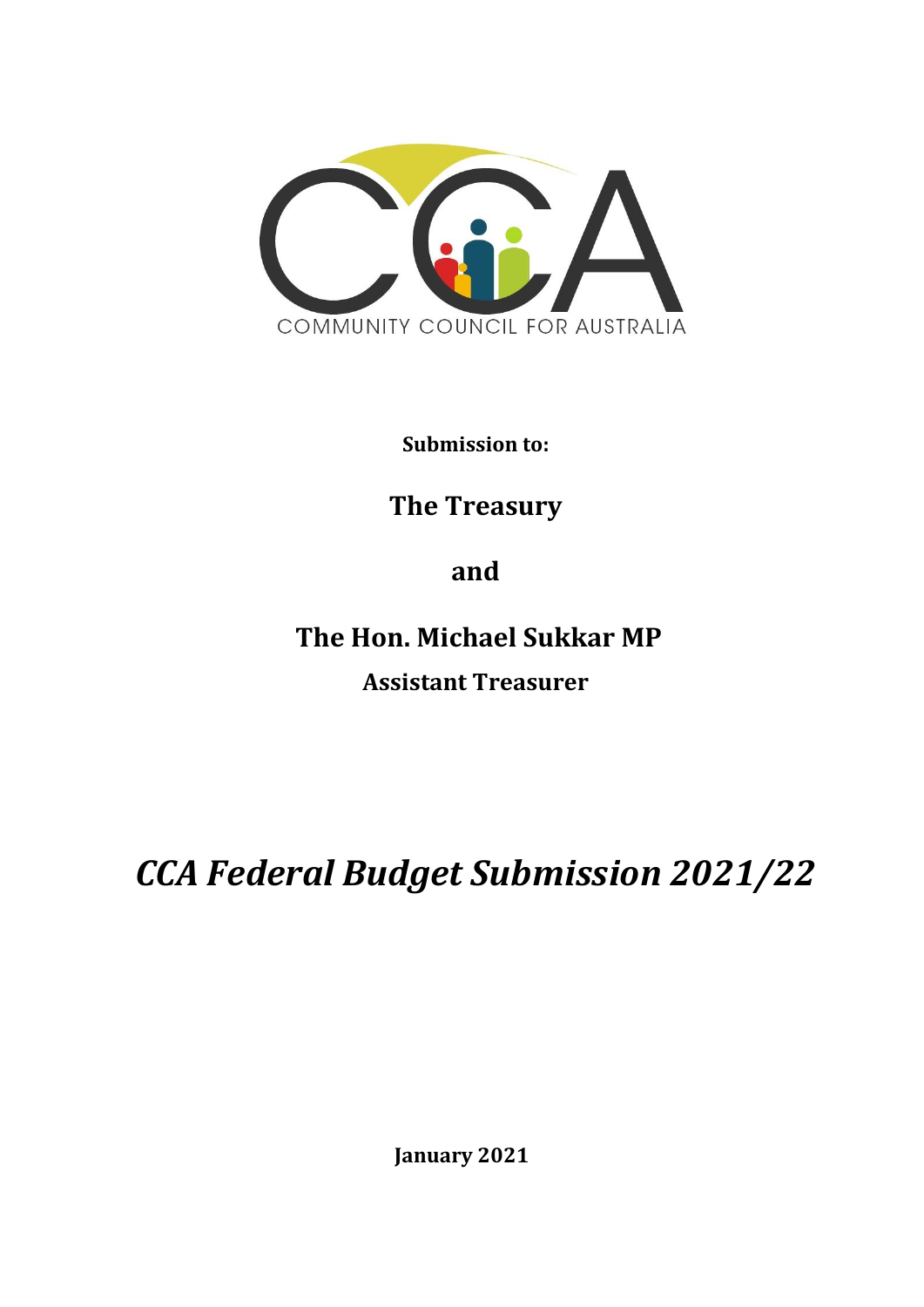## **Introduction**

This submission outlines nine measures the Community Council for Australia (CCA) believes will significantly strengthen Australia's not-for-profit (NFP) sector to support our communities and drive real economic savings for government over the coming financial year and beyond. These measures have been informed by consultation with CCA members (listed in *Attachment A*) and key organisations in the NFP sector.

It is important to note that this submission does not override the policy positions outlined in any individual Federal Budget submissions from CCA members.

The content of this submission includes: a brief background to CCA; a listing of proposed measures; an overview of the current issues for the NFP sector; further details about the costing of proposals; and a conclusion.

CCA acknowledges that 2021 will need to be a year that emphasises recovery for Australia as we adjust to the impacts of COVID-19. A government committed to building economic and social resilience across Australia would actively encourage and invest in more effective and efficient charitable organisations delivering better outcomes for our communities.

If Australia is to be a just, fair, resilient and productive society, there needs to be a genuine commitment to supporting reforms across the charities and not-for-profit sector (NFPs) from government and other key stakeholders.

CCA welcomes this opportunity to provide input into the Federal Budget process and to engage in detailed discussion about any issues this submission raises.

## **The Community Council for Australia**

The Community Council for Australia is an independent non-political member-based organisation dedicated to building flourishing communities by enhancing the extraordinary work undertaken by the charities and not-for-profit sector in Australia. CCA seeks to change the way governments, communities and not-for-profits relate to one another. It does so by providing a national voice and facilitation for sector leaders to act on common and shared issues affecting the contribution, performance and viability of NFPs in Australia. This includes:

- promoting the values of the sector and the need for reform
- influencing and shaping relevant policy agendas
- improving the way people invest in the sector
- measuring and reporting success in a way that clearly articulates value
- building collaboration and sector efficiency
- informing, educating, and assisting organisations in the sector to deal with change and build sustainable futures
- providing a catalyst and mechanism for the sector to work in partnership with government, business and the broader Australian community to achieve positive change.

Our success will drive a more sustainable and effective charities and not-for-profit sector in Australia making an increased contribution to the well-being and resilience of all our communities.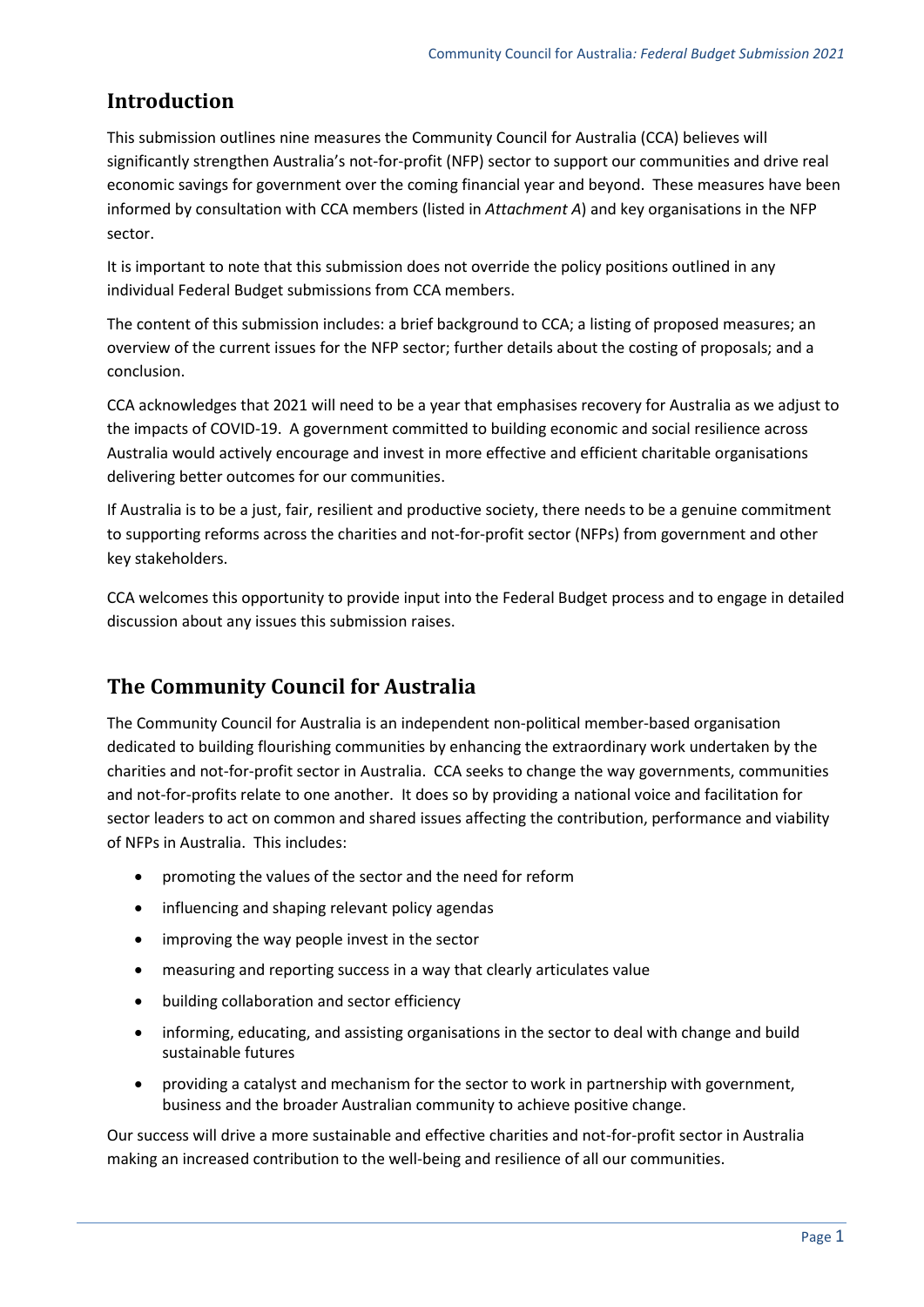## **Summary of proposed budget measures**

The following proposals have been developed through extensive discussions and feedback from CCA members and other key stakeholders. Each measure would deliver real benefits to government over the longer-term and strengthen communities (proposed measures are outlined in more detail on page four).

- **1. Provide Deductible Gift Recipient (DGR) status to all registered charities with an initial exemption of organisations for childcare, primary and secondary education, and the advancement of religion.**
- **2. Create more incentives for giving as Australia experiences the largest ever intergenerational wealth transfer over the coming two decades.** 
	- **a. Living Legacy Trusts**
	- **b. Opt-out workplace giving provisions**
	- **c. Superannuation charitable investment options**
- **3. Fix fundraising regulations.**
- **4. Boost sector investment and productivity by increasing certainty in government funding, concessions, incentives and regulations.**
- **5. Develop a Charities Transformation Fund to support sector capacity development through; adoption of technology, staff training and development, research and evaluation, and infrastructure improvements.**
- **6. Develop a Charities Investment Fund that could provide charities reduced interest loans for impact investment or longer-term line of credit options.**
- **7. Support a one-stop-shop registration process to enable volunteers to be registered and insured more quickly without the red tape of multi-jurisdictional compliance.**
- **8. Introduce a targeted 'estate duty' for people with estates valued at over \$10 million with appropriate incentives for donations to charities, safeguards relating to family businesses and farms, and mitigation of any potential adverse impacts.**
- **9. Review the generous tax concessions provided to gaming, catering, entertainment and hospitality income for mutual organisations, especially licensed clubs.**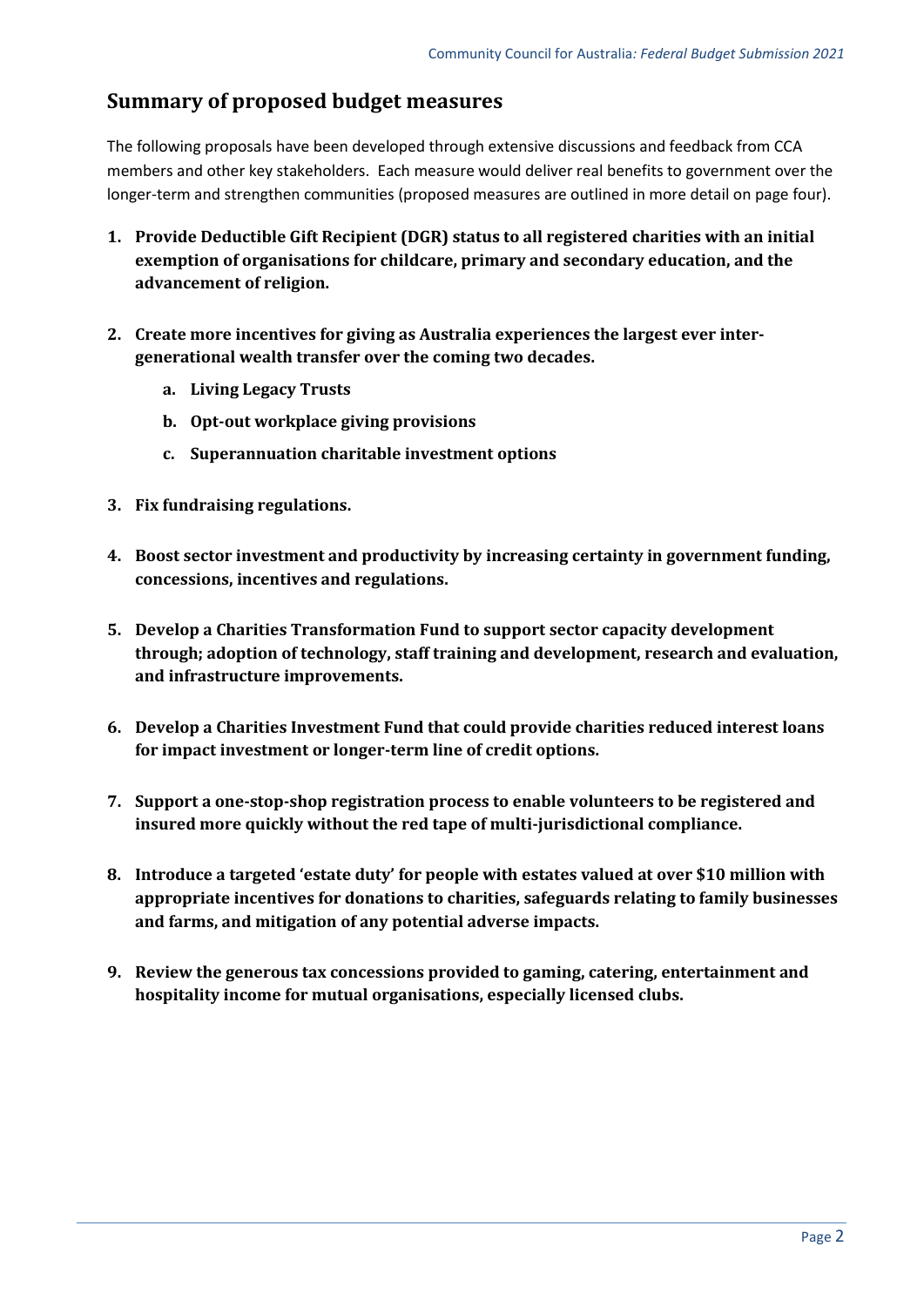## **Context: not-for-profit reform**

COVID-19 highlighted the critical role played by charities and Not-for-profits (NFPs) in Australia. The government acknowledged this role in extending a modified form of JobKeeper payments to charities as well as supporting increased giving during the pandemic. These measures have been important to many charities, but 2021 is still going to be incredibly challenging for the charities and NFP sector.

Research conducted by the Centre for Social Impact (CSI) and Social Ventures Australia suggests around 30% of all charities are now facing serious questions about ongoing viability. CSI's latest survey of the forpurpose sector ( [Pulse of the For-Purpose Sector | CSI](https://www.csi.edu.au/research/project/pulse-of-the-for-purpose-sector/) ) found that while 8 in 10 organisations had increased demand, 77% of organisations agreed or strongly agreed that the recent events have put considerable strain on their organisation's finances, 85% reported a reduction in revenue even with JobKeeper, and 52% were worried about their ability to continue to provide services in the current environment.

Some charities will have to hibernate programs and services in the hope of being able to re-establish their income streams in the coming years. For many charities, COVID-19 has meant increased costs, a decline in revenue, reduced access to volunteers, and increased demand for community-based services.

While generalisations across all charities are very difficult within the COVID-19 context, the one certainty is that COVID-19 will have a negative impact on thousands of charities and thousands of workers within the charities sector. The significance of this impact should be acknowledged in the Federal Budget.

The charities and NFP sector encompass over 600,000 organisations - from large to very small - and employs well over 1.3 million staff (around 10% of all employees in Australia). Australia's 55,000+ charities collectively turn over more than \$147 billion each year and hold close to \$300 billion in assets.

These facts tell only a small part of the story. The real value of the charities sector is often in the unmeasured contribution to Australian quality of life. Charities are at the heart of our communities, building connection, nurturing spiritual and cultural expression, and enhancing the productivity of all Australians. Collectively, they make us a more resilient society.

In Australia there have been various initiatives seeking to: promote social enterprise; reduce compliance costs for NFPs; encourage a diversification of financing options to build a more sustainable funding base; streamline and refine the regulation of NFPs and charities; establish less bureaucratic reporting requirements while building community transparency; increase philanthropy; promote impact investing; and increase sector performance measurement. CCA supports all these activities.

The establishment of the ACNC has proved to be a positive step towards red tape reductions, increased transparency, and trust in the community by prospective volunteers and donors. But there is still a lot of work to do in streamlining and improving the regulation of charities in Australia.

While the history of the NFP sector is framed by growth and reform, the current level of individual philanthropic giving as a percentage of income has still not recovered to the pre-GFC highs of 2009. The revenue available to governments is effectively falling in real terms against a backdrop of increasing demands and higher community expectations. Competition for fundraising and services has increased. COVID-19 has only compounded these challenges.

Given the size of the sector and its critical role in our community, the Federal Government should prioritise strategic investment in the charities and NFP sector. Supporting the proposals in this submission will ensure the government receives a better return on their investments, strengthens communities, improves well-being, builds connectedness and resilience, and increases productivity for all Australians.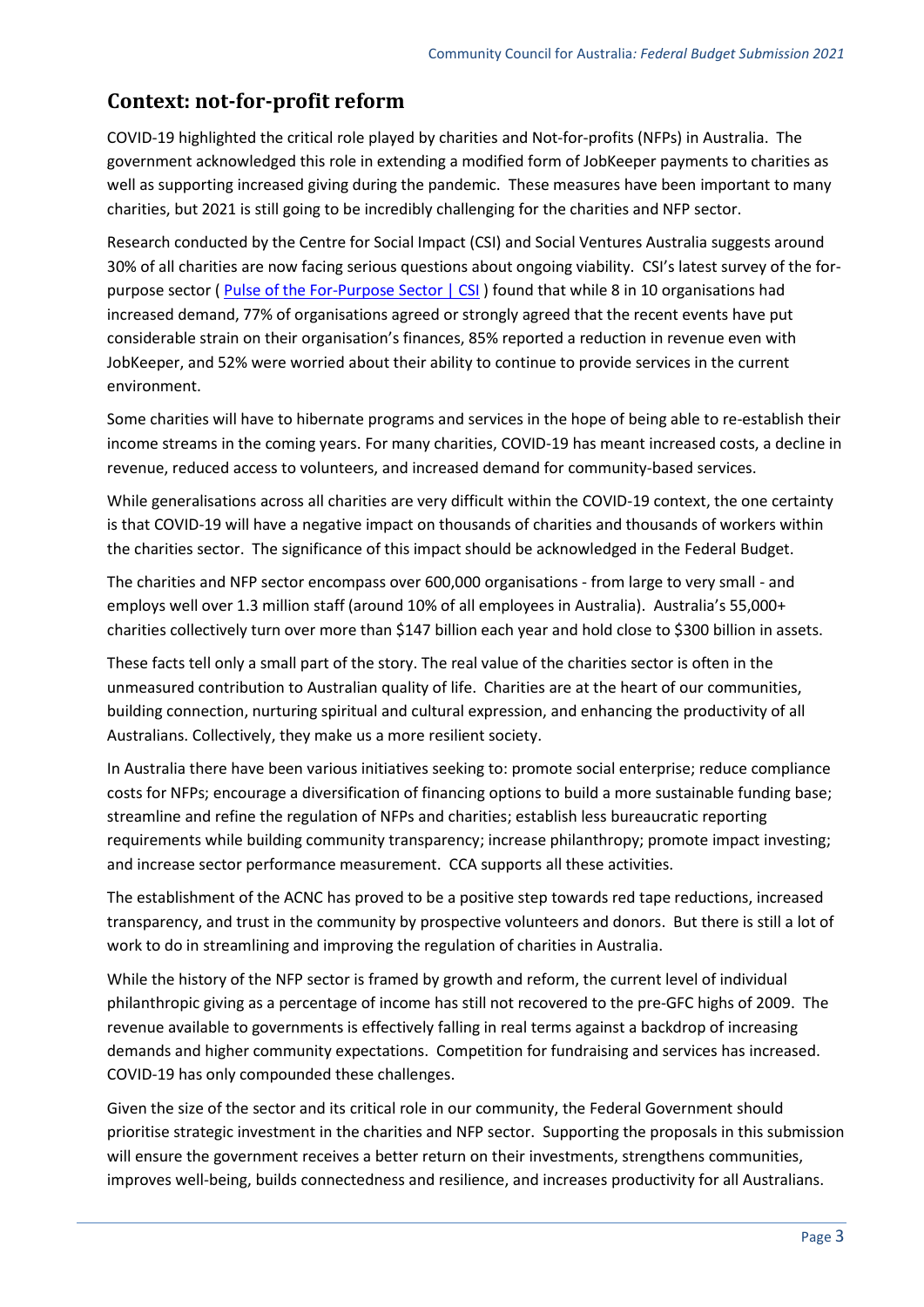## **Description of proposed budget measures**

## **1. Provide Deductible Gift Recipient (DGR) status to all registered charities with an initial exemption of organisations for childcare, primary and secondary education, and the advancement of religion.**

The present system of determining Deductible Gift Recipient (DGR) status largely through the Australian Taxation Office (ATO) and Departmental listing favors larger charities that can afford lawyers and lobbyists to assist the progression of their applications. Many smaller NFP and charities do not have the capacity to apply for DGR status, and therefore cannot access the community support that comes when donations are tax deductible. There are up to six government agencies involved in determining DGR status. While reforms have been proposed, they have not been acted upon. DGR is currently a complex, costly and inequitable system – with less than half of all charities having DGR status. The proposed reforms to DGR are a step in the right direction, but it is still difficult to justify the distribution of DGR eligibility given the arbitrary and ad hoc manner in which it has developed. It makes good policy sense that all donations made to registered, complying charities should be tax deductible. This is the practice in comparable countries like the UK and Canada.

The ACNC determining charitable status and DGR will deliver a fairer system and reduce red tape. This policy is economically feasible with the initial exemption of organisations for the advancement of religion and education reducing the likely implementation costs to approximately \$130 million per annum. Excluding all schools and all churches for automatic DGR eligibility makes this measure affordable. At the same time the intent is not to deny DGR, so existing DGR exemptions for ministers of religion and other concessions based on religious and educational purposes would continue to apply.

## *This measure is estimated to be revenue neutral in the first instance. Initial projected expenditure of approximately \$130 million is offset by past savings in ending uncapped FBT entitlements.*

### **2. Create more incentives for giving now as Australia experiences the largest ever intergenerational wealth transfer over the coming two decades.**

### **a. Living Legacy Trusts**

Over the next two decades \$2.4 trillion in wealth is expected to pass from Australian 'baby boomers' to the next generation. It is expected that charities will benefit from this wealth transfer through bequests. However, giving by bequest is currently low – in 2012 only 7.6% of final wills had a direct charitable bequest, and charitable bequests accounted for only 2% of the total value of estates.

Living Legacy Trusts involve a donor placing an asset in a trust for the benefit of a charity upon the donor's passing. The asset is irrevocably committed to the charity, but the donor can still receive an income stream from the asset while they are still alive. In return for irrevocably committing the asset to the charity, the donor receives a tax deduction when they place the asset in the trust, worth a percentage of the asset's value. This percentage may vary with factors including the donor's age. There are also models where intermediaries may be established to manage the donations and enable charities access to the donated funds prior to the passing of the donor. This immediate access is particularly important given the current economic climate.

This measure encourages giving and enables intending donors to act on their bequest intentions at the time of greatest need (rather than time of death). It extends the policy intent of DGR concession, while supporting donors to maintain a self-supporting income stream.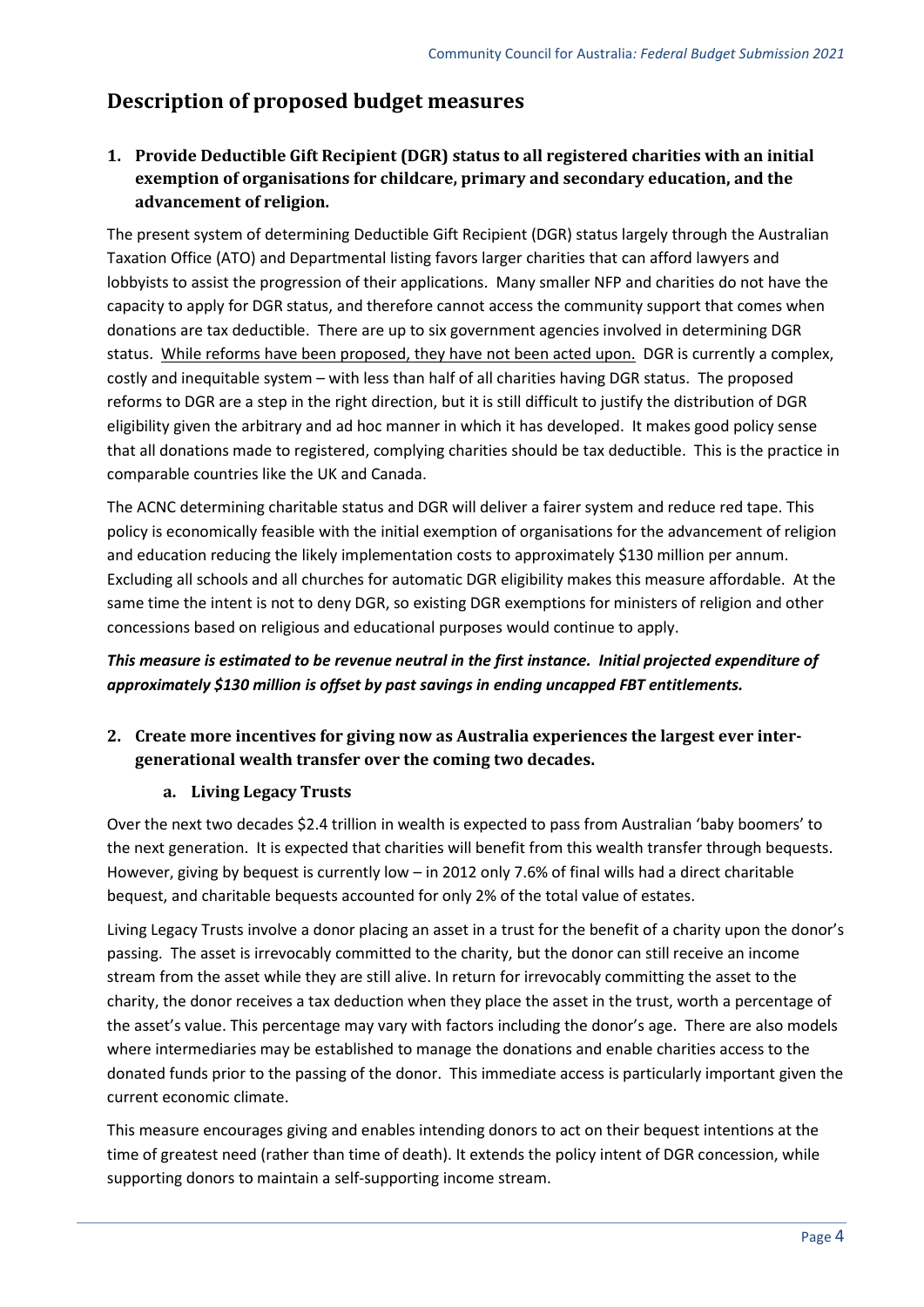*This measure will have minimal impact to revenue over the next two years, with its impact increasing as the structure becomes more attractive over time. Modelling undertaken by Deloitte Access Economics in 2016 indicates a cost to revenue of \$870 million over 10 years. This will be offset with growth in legacy giving, with the same analysis estimating that over 10 years, for each \$1 of tax concessions provided, donations would increase by \$1.68.*

#### **b. Opt-out workplace giving provisions**

When in place, 'opt out' systems of workplace giving have ensured much higher levels of success in workplace giving programs.

Less than 2% of working Australians currently donate to charity from their pre-tax income through workplace giving. When in place, the 'opt out' approach to workplace can result in 60-70% of employees in an organisation participating. With 'opt-in', average participation rates are less than 5%. Uncertainty over provisions in the Fair Work Act are an impediment to more widespread use of the 'opt-out' approach. Clarifying the Fair Work Act would help increase the number of Australian employees participating in workplace giving. Growing to 10% of employees donating 0.35% of their pre-tax income, would raise over a quarter of a billion dollars each year through workplace giving. This is a realistic target based on local and international experience that would increase philanthropy and the engagement of Australians in the broader NFP sector.

#### *CCA anticipates there would be limited additional costs to government in this measure.*

#### **c. Superannuation charitable investment options**

Using employee super contributions to drive improvements for communities is increasingly being adopted around the world. CCA support a model similar that applying in France where all employees are given the option of investing 5-10% of their superannuation into 'solidarity organisations' (the equivalent of our charities). In 2008 the French government regulated that all super funds needed to provide this option to employees, and since that time the amount invested has grown to over \$5.5 billion. This has stimulated social entrepreneurship, created opportunities to achieve social impact, improved the capital base and capacity of solidarity organisations.

The success of the French 90/10 rule shows what could be achieved if Australia chose to provide employees with some limited choice about how their superannuation contributions are invested. If just 2% of the MySuper funds were invested this way it would generate around \$8.5 billion, or enough to significantly reduce homelessness by investing in social housing initiatives that could assist 50,000 Australians struggling to maintain secure and appropriate housing.

This measure could be transformative in encouraging the charities sector to find ways of establishing social enterprises that strengthen our communities. It would also link into the work of the Social Impact Investing Taskforce and provide a boost to impact investing across the charities and NFP sector.

*This measure has minimal government impact as costs are almost non-existent – it is simply about enabling a different use of a very small part of Australia's \$2 trillion superannuation investment pool.*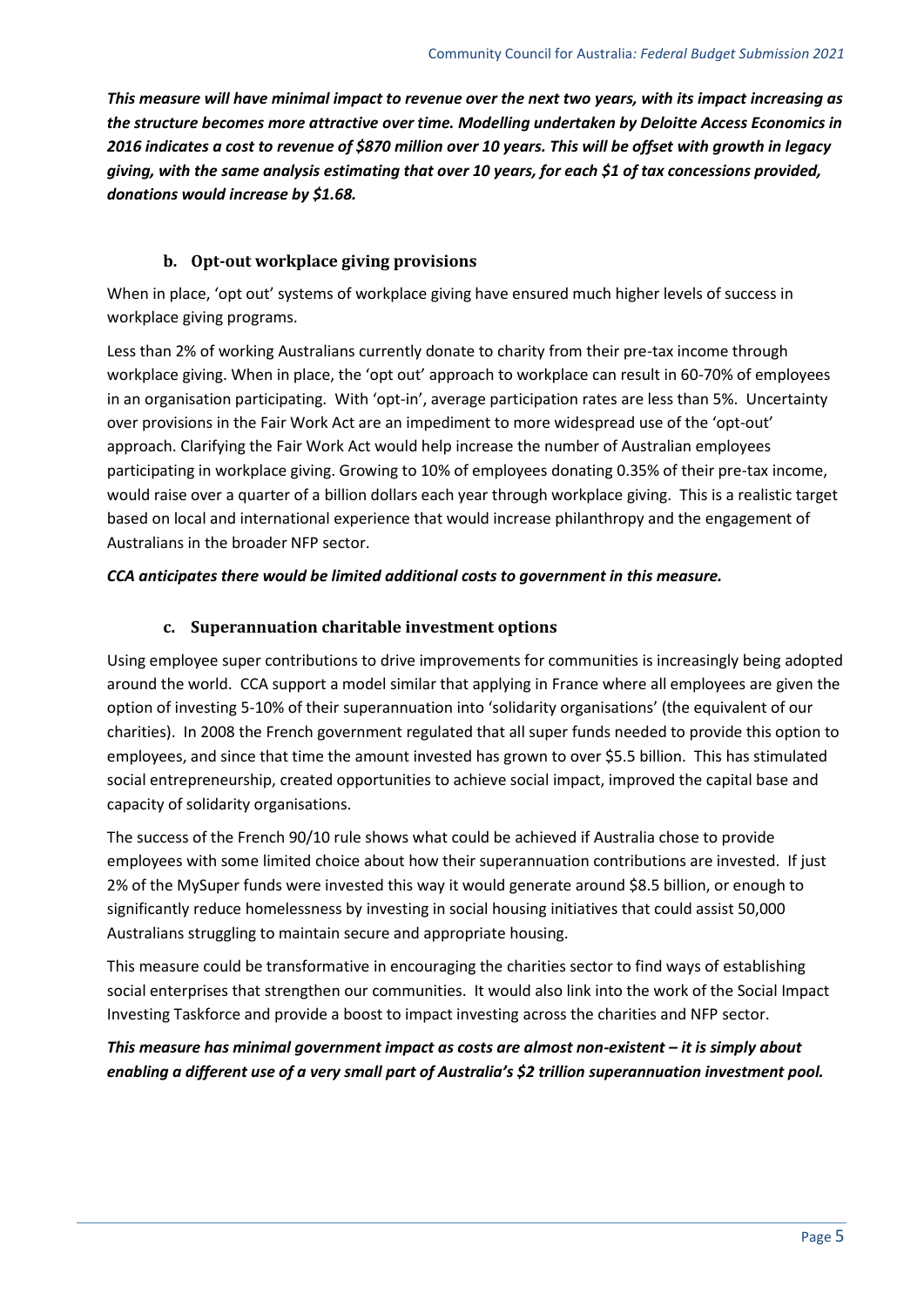### **3. Fix fundraising regulations.**

This measure would save millions of dollars a year in red tape, duplication and dysfunctional compliance activities that provide no benefit to the community. Simply ensuring fundraising activities are covered by the Australian Competition and Consumer Commission (ACCC) and noted through the ACNC would ensure any deceptive or misleading conduct associated with charitable fundraising, whatever the platform, could be closed down and perpetrators prosecuted.

CCA and many other groups have repeatedly called for the fix fundraising solution to be implemented, but still charities languish in a bygone era of accountability that has little relevance or effectiveness, and costs charities millions in wasted effort.

It is now two years since a Senate report recommended harmonization of fundraising regulations. The need to address the barriers created by fundraising regulations has also been highlighted in a recommendation from the recent Bushfire Royal Commission. No real progress has been made.

The recent leadership of the Australian Treasurer to progress a deemed authority to fundraise for ACNC registered charities is a step in the right direction but needs to be expanded to deliver nationally consistent fundraising regulation.

#### *There is no cost to government in ensuring appropriate application of Australian Consumer Law.*

### **4. Boost sector investment and productivity by increasing certainty in government funding, concessions, incentives and regulations.**

This measure is focused on achieving a more stable financial and regulatory framework for all not-forprofits, particularly in relation to government funding and interaction with the sector. CEO Forums across the country run by CCA with the support of key organisations have clearly showed that uncertainty of government funding and the failure to cover the full direct and indirect costs of delivering services is a critical barrier to investment in the future sustainability of organisations. CSI's research found that only 39% of government grants were reported to cover all costs of service delivery. The government needs to actively consider initiatives such as:

- an agreed notice period of six months prior to the ending of any major government contract, incentive or concession, with limited exemptions for cases of fraud, other criminal actions, etc.
- increasing the length of government contracts where possible to at least five years
- more transparent and accessible processes for reviewing the performance of NFPs
- more transparent and accountable processes for government funding decisions relating to NFPs
- a commitment to covering the full direct and indirect costs of delivering services.

These measures would all boost investment in organisational capacity across the NFP sector.

At the centre of many concerns across the NFP sector is the ability of small and large community organisations to deal with an increasingly uncertain future. While governments are not responsible for all disruptions and challenges to the NFP sector, increasing certainty in government funding is a critical measure that would build capacity and effectiveness. This is especially important given the uncertain times imposed by COVID-19.

#### *CCA anticipates these measures would produce savings with very limited (mostly internal) outlays.*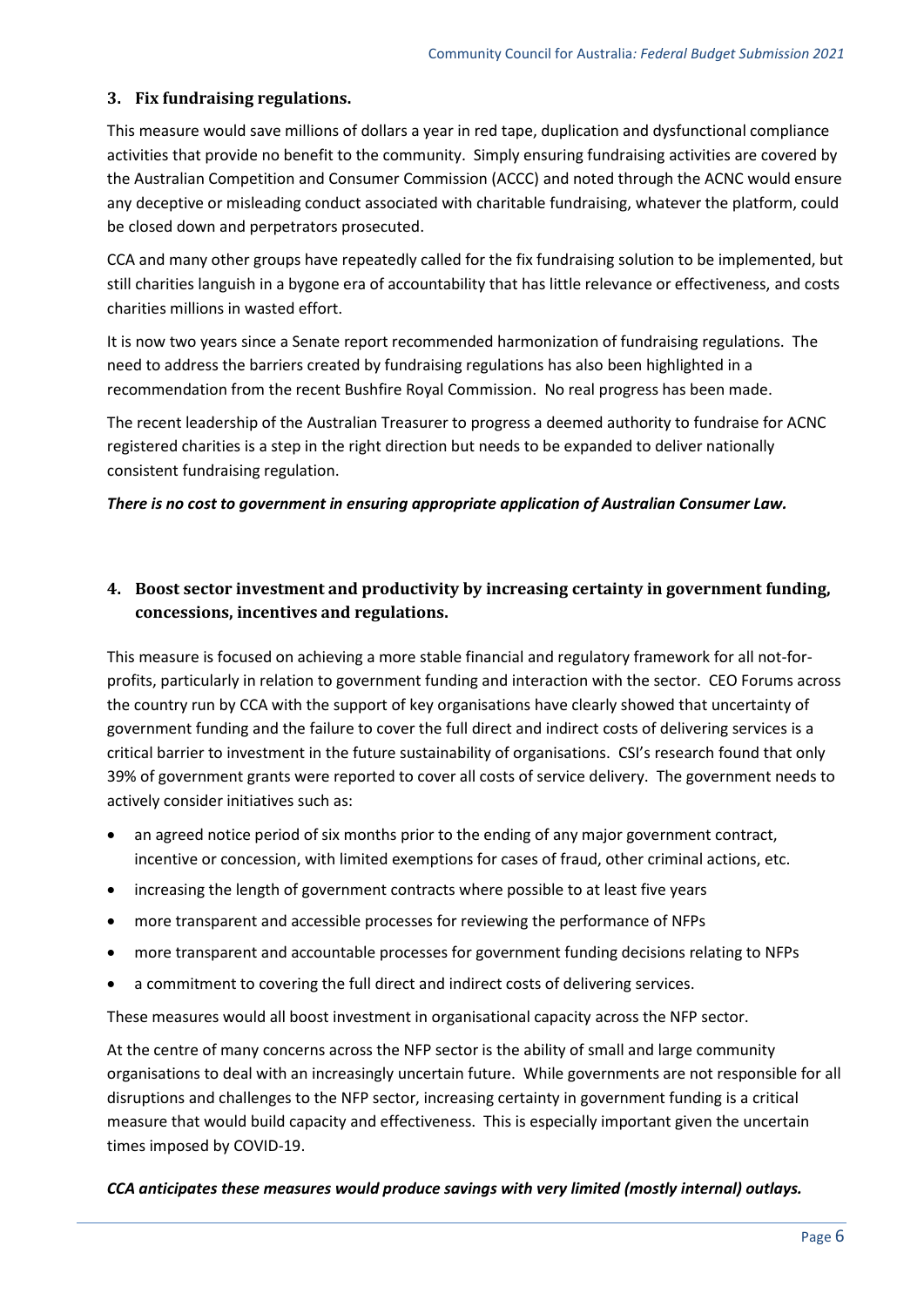## **5. Develop a Charities Transformation Fund to support sector capacity development through; adoption of technology, staff training and development, research and evaluation, and infrastructure improvements.**

The Australian government invests billions of dollars in charities and not-for profits to provide critical services and supports to communities across Australia. Unfortunately, there is often little allocation of funding to enable funded organisations to improve their services through capacity development in critical areas like technology, staff training and development, research and evaluation, and infrastructure.

While the government should not be solely responsible for sector capacity, it is important to acknowledge that increased productivity will only come if there is increased capacity to improve organisations and the way they operate.

In the area of technology for instance, COVID-19 has clearly highlighted a digital divide between charities – those with the capacity and know how to develop and adapt their services online and in other innovative ways and those without this capacity who have had to hibernate programs and services in the hope of finding additional funding in the future.

A transformation fund would enable charities to respond to what has become a challenging operating environment and improve services to communities, especially in this time when many communities are experiencing higher needs for support from charities.

#### *CCA believes at least \$300 million should be allocated to this fund.*

## **6. Develop a Charities Investment Fund that could provide charities reduced interest loans for impact investment or longer-term line of credit options.**

Many charities have had to deal with a sudden loss of income during COVID-19. CSI's Pulse of the For-Purpose Sector research found that 85% of organisations surveyed reported a reduction in revenue. For some, it is only a temporary situation that will pass as the economy and capacity of people to gather together is restored.

Access to bridging finance is limited within charities and few have established lines of credit to smooth out inconsistent or lumpy income streams.

Establishing a fund that could provide longer term 5-to-10-year loans at subsidised interest rates – possibly with potential first loss risk partly underwritten through philanthropic backing – would enable charities with relatively strong balance sheets to continue to operate and maintain service capacity, even when temporary cash flow issues may otherwise have forced cutbacks and retrenchments.

CCA believes many charities would benefit through such a fund which could also underwrite a level of impact investment within the charities sector.

*CCA anticipates the cost to government of supporting this fund would be an initial outlay of \$500 million which would be invested in the charities sector and provide a small financial return over time.*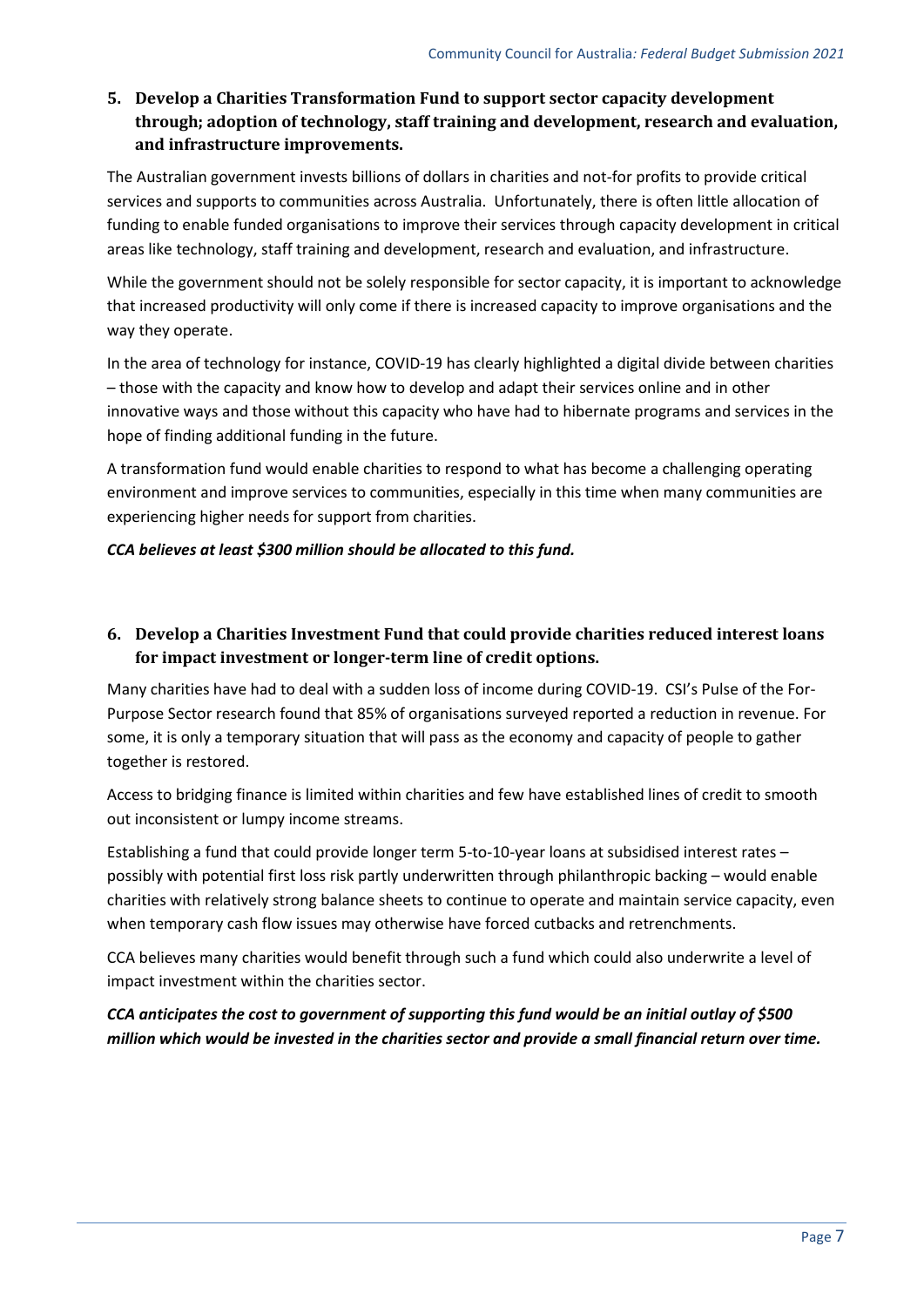### **7. Support a one-stop-shop registration process to enable volunteers to be registered and insured more quickly without the red tape of multi-jurisdictional compliance.**

COVID-19 has had a devastating impact on levels of volunteering across the charities and NFP sector with over two thirds of volunteers reducing or ceasing their volunteering activities.

Getting volunteers back is proving a challenge, not the least because of the complexity involved in ensuring all regulations, checks and regulatory requirements are met.

CCA believes it is past time to establish a national system for registration of volunteers, a one-stop-shop where various regulatory requirements and checks for people to work with children etc. can be streamlined into what effectively would become a volunteering passport.

Given the need to encourage volunteers back into their volunteering roles post the pandemic, this measure could be aligned with the proposed Re-invigorating Volunteering Action Plan outlined by Volunteering Australia in their Pre-Budget submission.

Individual charities will still need to run their own recruitment, training, and preparation programs for volunteers, but removing the broader regulatory requirements would make volunteering much more feasible.

## *The cost of this national program would be less than \$2 million per annum as it would largely draw on existing capacity.*

**8. Introduce a targeted 'estate duty' for people with estates valued at over \$10 million with appropriate incentives for donations to charities, safeguards relating to family businesses and farms, and mitigation of any potential adverse impacts.**

National estate duties exist in many countries including: the United Kingdom, Germany, Italy, Belgium, the Republic of Ireland, France, the Czech Republic, Canada and the USA. Not only do these duties provide substantial government revenue, they also increase philanthropy by offering relief from estate duties for any money left to charity. The Henry Review drew on this international experience in supporting estate duties as a taxation measure. Among other benefits, estate duties can apply a small brake on growing levels of inequality in our communities.

Until 1979, many Australian governments gained substantial income through various forms of death or estate duties.

Australia's growing gap between rich and poor, and the gap between government income and demand for government supported services, can both be partially addressed by applying a form of estate duty on the richest 1% in our communities.

A targeted 35% estate duty on all estates over \$10 million (with appropriate exemptions) would raise substantial new government revenue and stimulate philanthropy.

*ATO figures suggest over 25,000 people have assets above \$10 million. If 4% of these families paid 35% in estate duties, it would equate to a minimum revenue of \$3.5 billion.*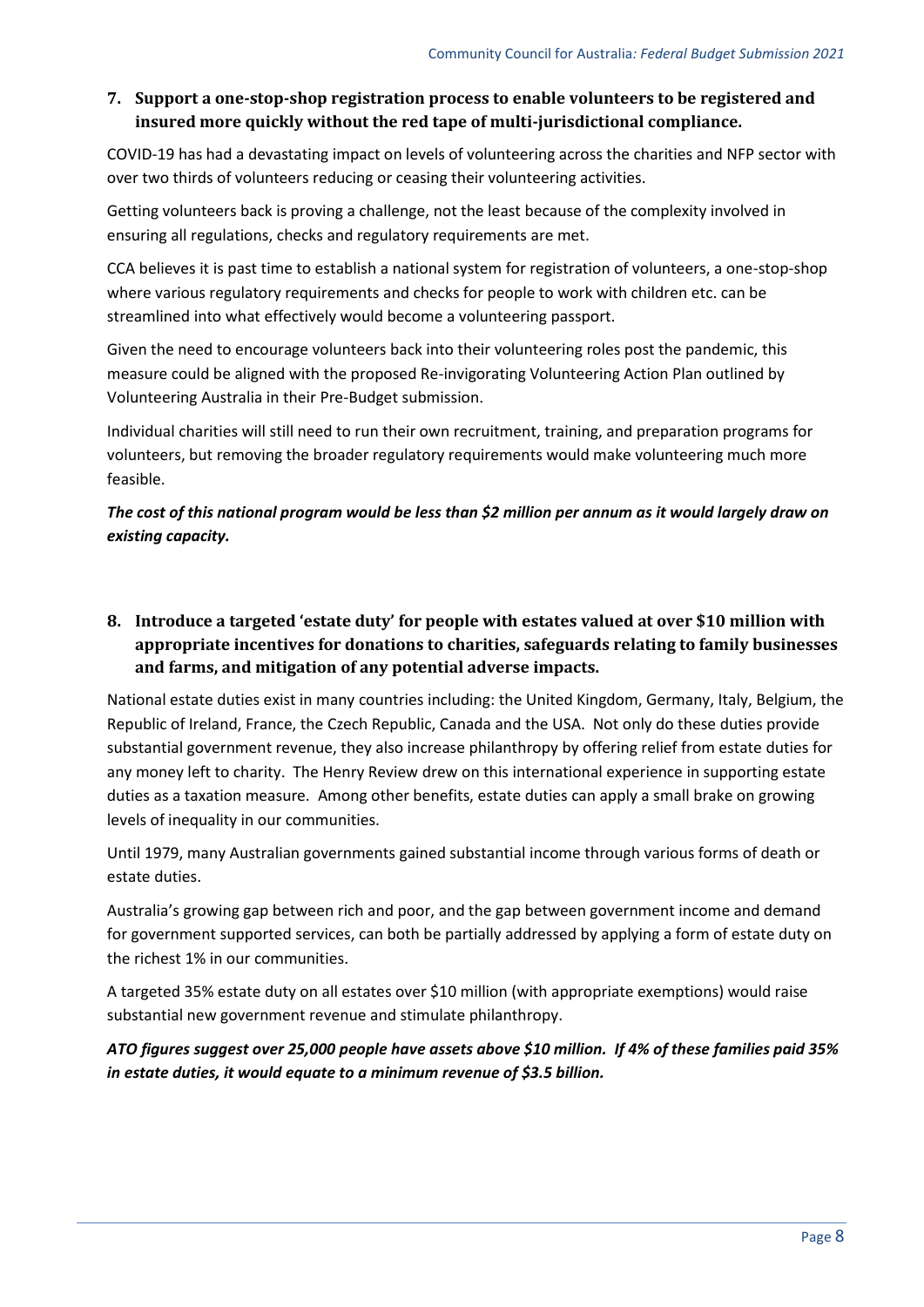### **9. Review the generous tax concessions provided to gaming, catering, entertainment and hospitality income for mutual organisations, especially licensed clubs.**

The mutuality principle that rightly applied in the late 1800s in Australia is no longer appropriate or consistent with existing taxation arrangements, particularly for organisations involved in gaming. Large licensed clubs that act as gaming venues should not be able to treat over 75% of their income as tax free, especially when they have not satisfied the basic requirements of being a not-for-profit organisation that exists to provide a public benefit. As pointed out in the Not-for-profit Tax Concessions Working Group Report (May 2013), concerns with the current application of the mutuality principle include:

*– integrity concerns about member and non-member receipts;* 

*– competitive neutrality concerns where mutual organisations are trading in competition with taxable businesses;* 

*– social policy concerns about significant gambling and hospitality receipts of some organisations, which are not subject to income tax at the Commonwealth level; and* 

*– concerns about private member benefit.* 

*It is recommended, on public benefit grounds, that the tax law should be amended to treat all member and non-member income of mutual organisations as assessable for taxation purposes in line with normal income tax principles.* 

### *If this recommendation is not supported, all income from gaming, catering, entertainment and hospitality trading activities of mutual organisations should be treated as assessable.*

It is difficult to justify the hundreds of millions of dollars of tax concessions provided to large licensed gaming clubs based on the mutuality principle. It is time to review these concessions taking into account any unintended consequences on mutual organisations that do provide a real benefit to members.

*CCA anticipates this measure could generate significant additional government revenue.*

## **Budget implications (costings)**

CCA acknowledges the need to ensure an effective economic framework for all Australian governments that serves the needs of our various communities. We also acknowledge that COVID-19 has created new challenges for governments and for budgets.

In considering the specific budget implications of the nine key measures outlined in this submission, CCA has taken a relatively conservative approach to the projection of new income and expenditure for government. Given the complexity of some of the proposed measures and the lack of data about others, the initial costs and benefits outlined in this submission represent a starting point for further discussion and more detailed economic modelling.

CCA believes the measures proposed in this budget submission will over time generate significant revenue as well as long-term savings for governments, NFPs and the communities they serve.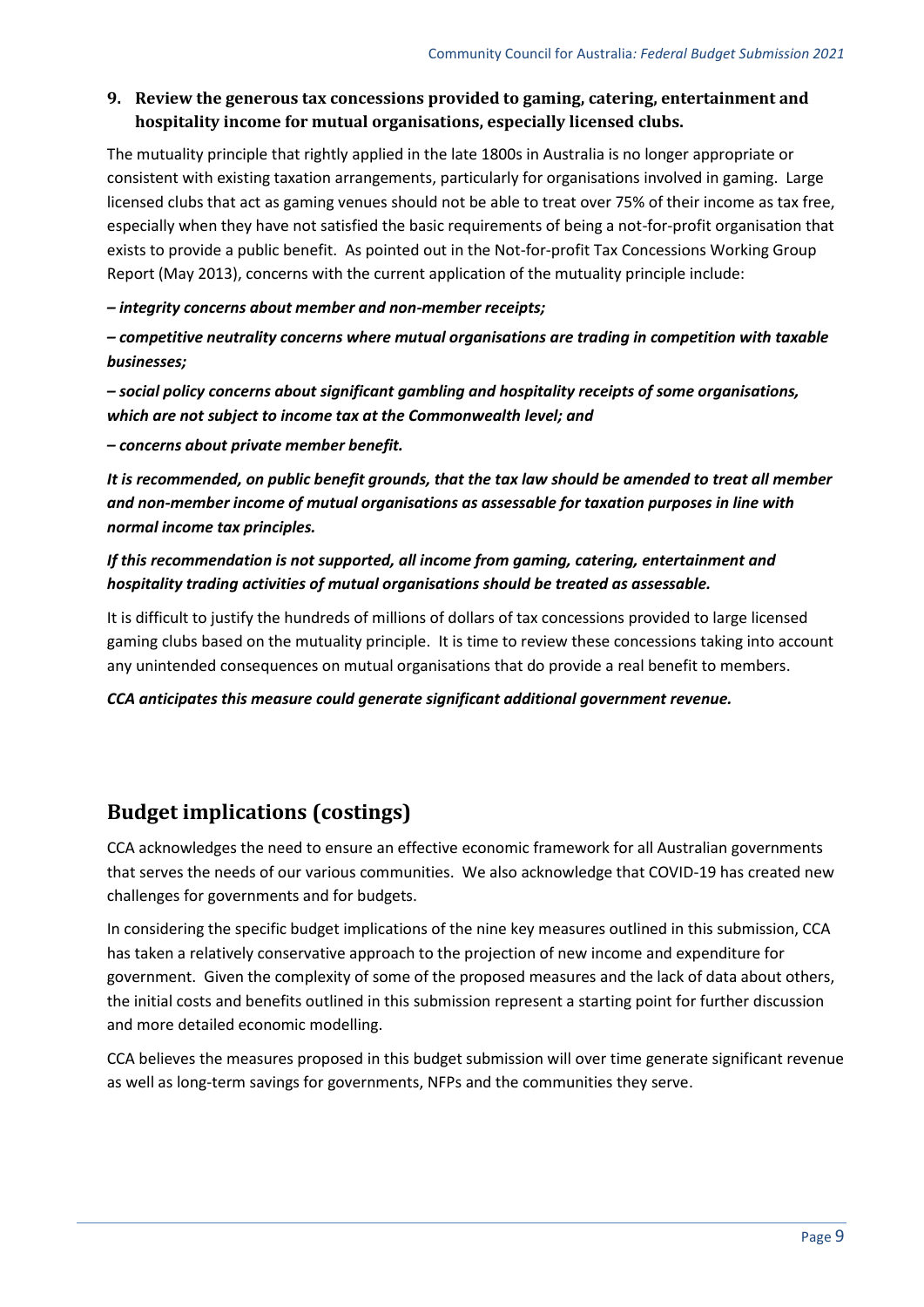## **Conclusion**

This submission promotes Federal Government measures to strengthen the charities and NFP sector and deliver real economic and social benefits for governments and our communities.

Never has there been a stronger case for investment in the charities and NFP sector to build more resilient communities through greater engagement in our society and our economy.

Many individual not-for-profit organisations (including CCA members) will be seeking to have the Federal Government fund specific measures for the benefit of their own causes and communities. Most of these budget proposals from the not-for-profit sector are important and have real merit.

It is important to note that CCA does not see increased giving as a cost to government but a benefit to the communities we all live and work in. It is counter-productive to treat increased philanthropy and social impact investment as a government loss of potential tax income or 'foregone revenue'. The whole community benefits when individuals or organisations choose to direct their resources into strengthening communities, increasing economic and social activity, and improving health and well-being. This is particularly the case if the money involved avoids the significant transfer costs of moving into, through, and out of government. Philanthropy and social investment are about encouraging greater ownership of local issues by enhancing the role of charities and NFPs.

COVID-19 has presented us all with many challenges. Inequality continues to rise in Australia. We need fairer ways of generating income for government and more impact investment to strengthen our communities. Estate duties and the French 90/10 rule are two examples of sustainable policies that have the potential to be transformative.

The NFP sector is too large and too important to be left on the margins of economic debates and major policy reforms within Australia. Government investment in enabling NFPs to be more efficient and effective will ultimately deliver stronger, more resilient and productive communities across Australia.

The Federal Budget is the most important policy document a Federal Government produces. Recognising the role of the charities and NFP sector through implementation of the measures outlined in this submission will translate into a fairer budget that will increase sector productivity and growth, benefitting all Australians.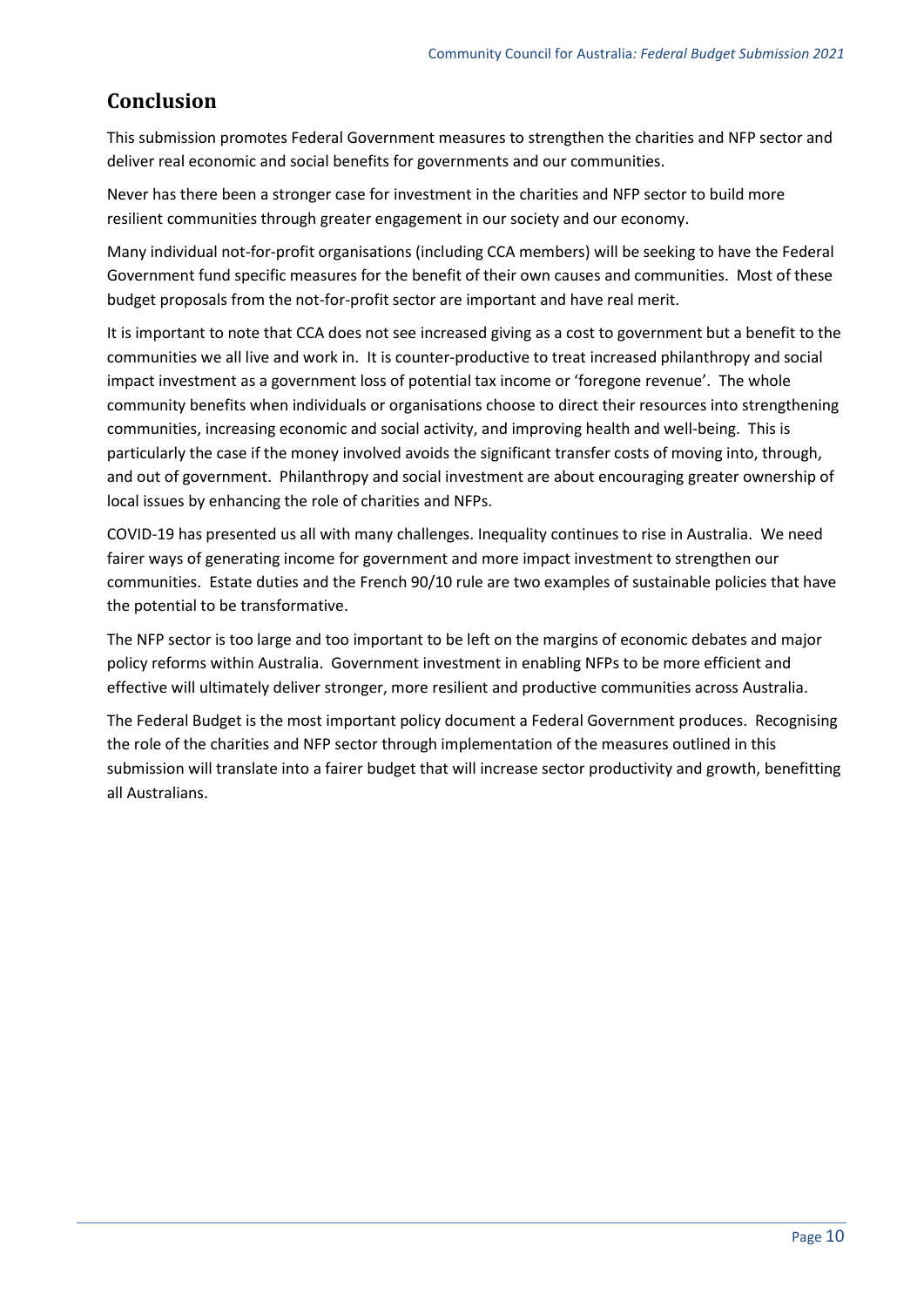# **Current Membership – Community Council for Australia** *Attachment A*

| <b>Adult Learning Australia</b>                                                          |
|------------------------------------------------------------------------------------------|
| Alcohol, Tobacco and Other Drugs Association ACT                                         |
| <b>Arab Council Australia</b>                                                            |
| <b>Australian Conservation Foundation</b>                                                |
| Australian Council for International Development, Marc Purcell, CEO (CCA Board Director) |
| <b>Australian Environmental Grantmakers Network</b>                                      |
| <b>Australian Scholarships Foundation</b>                                                |
| <b>Australians Investing in Women</b>                                                    |
| <b>Barnardos Australia</b>                                                               |
| <b>Beacon Foundation</b>                                                                 |
| Brotherhood of St Laurence, Conny Lenneberg, CEO (CCA Board Director)                    |
| <b>Camp Quality</b>                                                                      |
| <b>Carers Australia</b>                                                                  |
| Centre for Social Impact, Prof Kristy Muir, CEO (CCA Board Director)                     |
| <b>Chain Reaction Foundation</b>                                                         |
| <b>Christians Against Poverty</b>                                                        |
| <b>Community Based Support (Tas)</b>                                                     |
| <b>Community Bridging Services (CBS)</b>                                                 |
| <b>Community Broadcasting Association of Australia</b>                                   |
| <b>Community Colleges Australia</b>                                                      |
| <b>Connecting Up</b>                                                                     |
| Drug Arm Australia, Jody Wright, CEO (CCA Board Director)                                |
| <b>Endeavour Foundation</b>                                                              |
| <b>Ethical Jobs</b>                                                                      |
| Everyman                                                                                 |
| <b>Exodus Foundation</b>                                                                 |
| <b>Feanix Foundation</b>                                                                 |
| <b>Fitted for Work</b>                                                                   |
| <b>Foundation for Alcohol Research and Education</b>                                     |
| <b>Foundation for Young Australians</b>                                                  |
| <b>Fragile X Association of Australia</b>                                                |
| <b>Good Samaritan Foundation</b>                                                         |
| Good2Give                                                                                |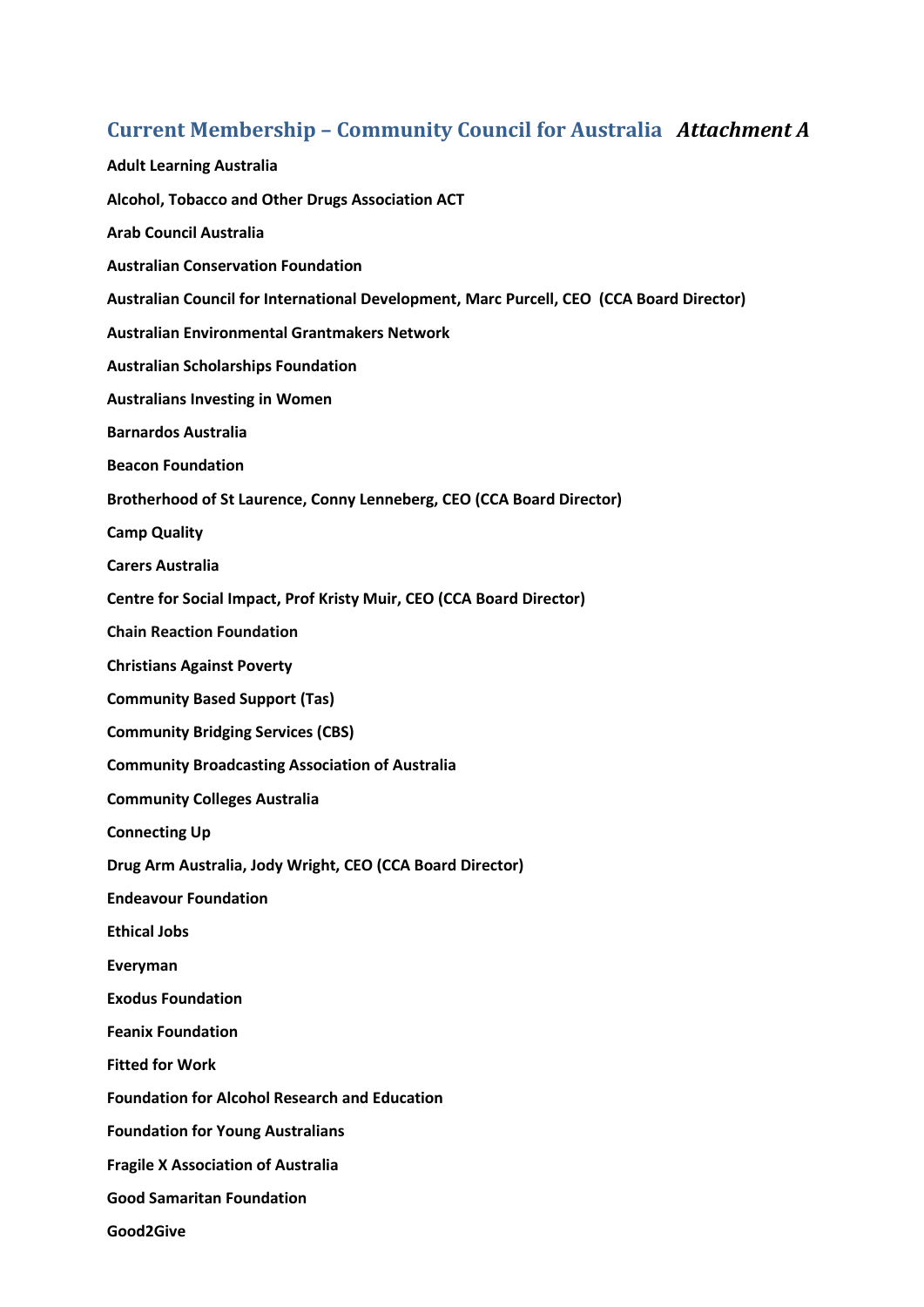**Hammondcare Hillsong Church, George Aghajanian, CEO (CCA Board Director) InfoXchange Justice Connect Kilfinan Australia Life Without Barriers, Claire Robbs, CEO (CCA Board Director) Lock the Gate Mater Foundation McGrath Foundation Menslink Mission Australia Missions Interlink Non Profit Alliance Our Community OzHarvest Painaustralia Philanthropy Australia Pro Bono Australia Queensland Water & Land Carers Relationships Australia NSW Ronald McDonald House Charities RSPCA Australia, Richard Mussell, CEO (CCA Board Director) Saba Rose Button Foundation SANE SARRAH Save the Children, Paul Ronalds, CEO (CCA Board Director) Settlement Services International Smith Family Social Ventures Australia, Suzie Riddell, CEO (CCA Board Director) St John Ambulance Social Leadership Foundation Starlight Foundation, Louise Baxter, CEO (CCA Board Director) Sydney Children's Hospital Foundation**